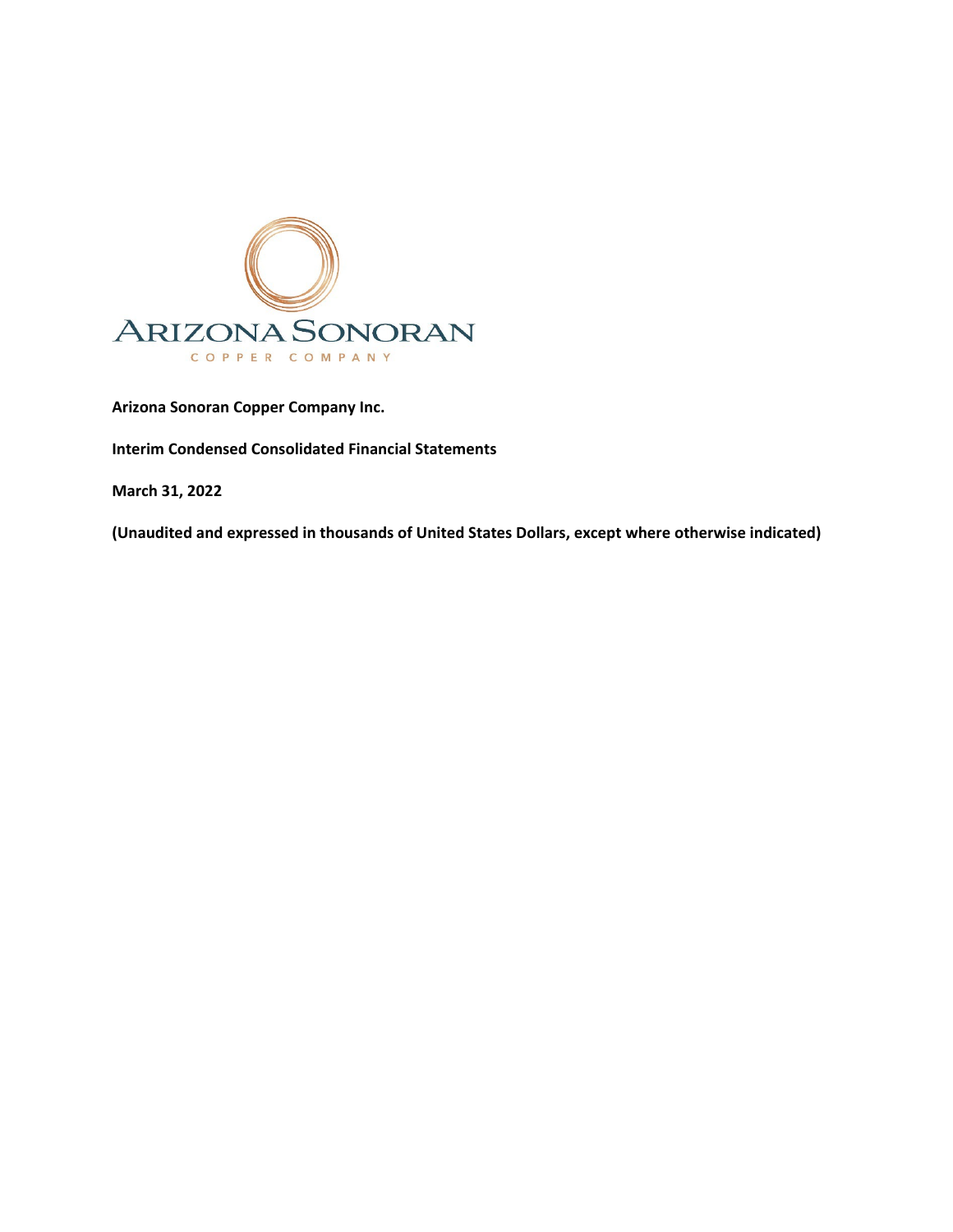## **Arizona Sonoran Copper Company Inc. INTERIM CONDENSED CONSOLIDATED STATEMENTS OF FINANCIAL POSITION (Expressed in thousands of United States dollars) (Unaudited)**

|                                            |                | March 31,    |     | December 31, |
|--------------------------------------------|----------------|--------------|-----|--------------|
|                                            | <b>Note</b>    | 2022         |     | 2021         |
| <b>ASSETS</b>                              |                |              |     |              |
| Current assets                             |                |              |     |              |
| Cash                                       |                | \$<br>13,372 | -\$ | 27,307       |
| Receivables                                |                | 237          |     | 400          |
| Prepaid expenses and other                 |                | 472          |     | 118          |
|                                            |                | 14,081       |     | 27,825       |
| Other non current assets                   |                |              |     |              |
| Exploration and evaluation assets          | 5              | 30,061       |     | 24,493       |
| Property and equipment                     | 4              | 2,638        |     | 1,957        |
| Right of use asset                         | 6              | 137          |     | 149          |
| <b>Total assets</b>                        |                | \$<br>46,917 | \$  | 54,424       |
|                                            |                |              |     |              |
| <b>LIABILITIES</b>                         |                |              |     |              |
| <b>Current liabilities</b>                 |                |              |     |              |
| Accounts payable and accrued liabilities   | 7              | \$<br>2,851  | -\$ | 2,506        |
| Current portion of lease liability         | 6              | 35           |     | 34           |
| <b>Debentures</b>                          | За             |              |     | 6,729        |
|                                            |                | 2,886        |     | 9,269        |
| Other Liabilities- long term               |                |              |     |              |
| Lease liability                            | 6              | 104          |     | 115          |
| Other long-term liabilities                | 3 <sub>b</sub> | 998          |     | 962          |
|                                            |                | 1,102        |     | 1,077        |
| <b>Total liabilities</b>                   |                | 3,988        |     | 10,346       |
| <b>SHAREHOLDERS' EQUITY</b>                |                |              |     |              |
|                                            |                |              |     |              |
| Share capital                              |                | 58,920       |     | 58,675       |
| Contributed surplus                        |                | 6,622        |     | 5,369        |
| Deficit                                    |                | (22, 613)    |     | (19,966)     |
| Total shareholders' equity                 |                | 42,929       |     | 44,078       |
| Total liabilities and shareholders' equity |                | \$<br>46,917 | \$  | 54,424       |

Description of business (see Note 1)

Commitments and contingencies (see Note 11)

Events after the reporting period (see Note 14)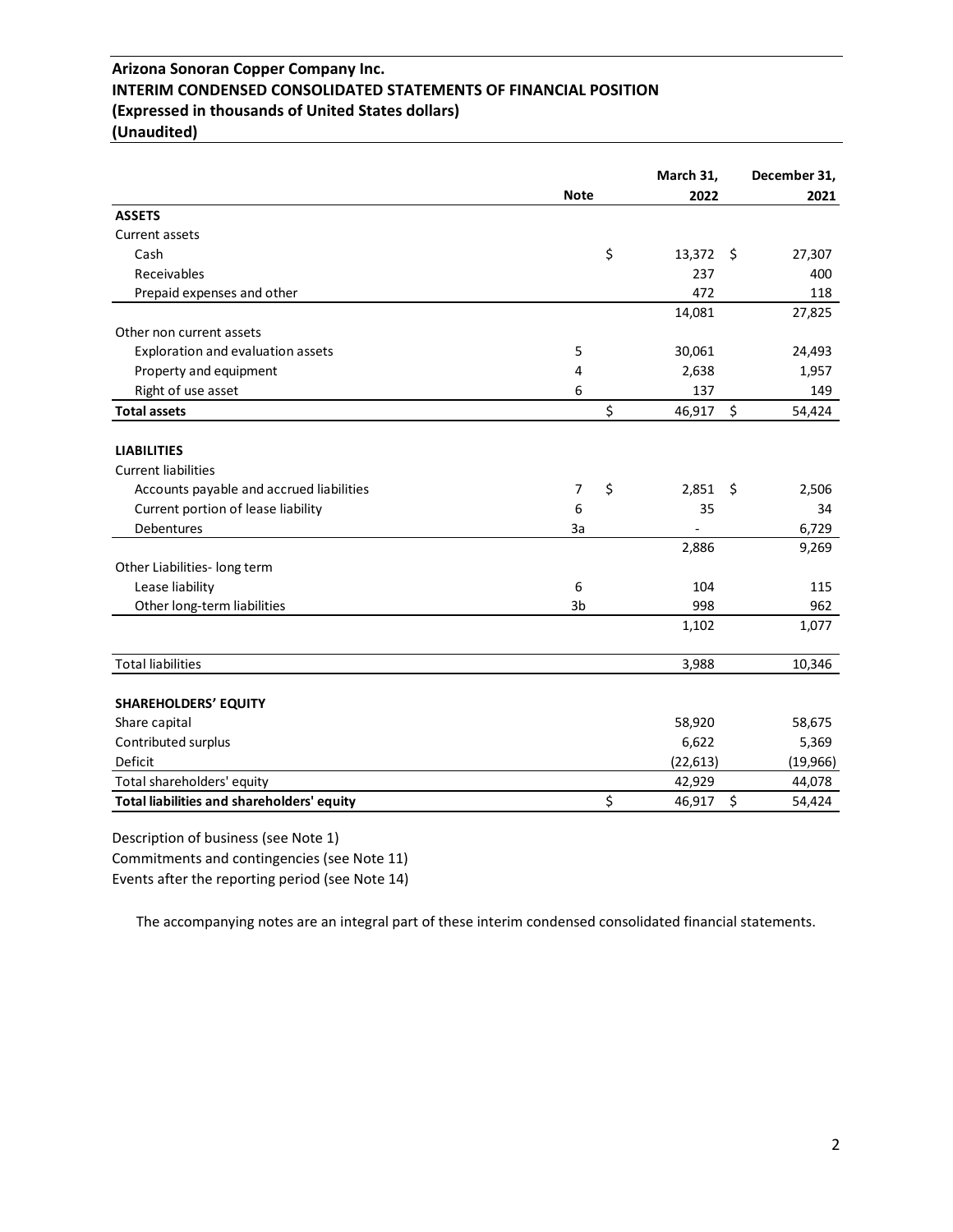## **Arizona Sonoran Copper Company Inc. INTERIM CONDENSED CONSOLIDATED STATEMENTS OF LOSS AND COMPREHENSIVE LOSS (Expressed in thousands of United States dollars except for share amounts) (Unaudited)**

|                                                        |             | Three months ended |             |
|--------------------------------------------------------|-------------|--------------------|-------------|
|                                                        |             | March 31,          | March 31,   |
|                                                        | <b>Note</b> | 2022               | 2021        |
| Salaries and wages                                     | \$          | 1,273              | 369         |
| Share based compensation                               | 9           | 710                | 205         |
| Professional fees                                      |             | 165                | 103         |
| Directors fees                                         |             | 48                 | 112         |
| Marketing and adminstration                            |             | 305                | 441         |
| Loss from operations                                   |             | 2,501              | 1,230       |
| Other (income) expenses                                |             |                    |             |
| Accretion                                              |             | 191                | 499         |
| Finance expenses                                       |             | 43                 | 260         |
| Depreciation, depletion and amortization               |             | 20                 | 17          |
| (Gain)/loss on extinguishment and modification of debt | 3a          | (91)               | 325         |
| Interest income                                        |             | (16)               | (1)         |
| Other income                                           |             | (1)                |             |
| Government loan forgiveness                            |             |                    | (91)        |
| Loss and comprehensive loss for the period             | \$          | 2,647              | \$<br>2,239 |
|                                                        |             |                    |             |
| Loss per share                                         |             |                    |             |
| <b>Basic and diluted</b>                               | \$          | $0.04 \quad$ \$    | 0.06        |
| Weighted average number of common shares outstanding   |             |                    |             |
| <b>Basic and dilulted</b>                              |             | 70,979,702         | 35,619,961  |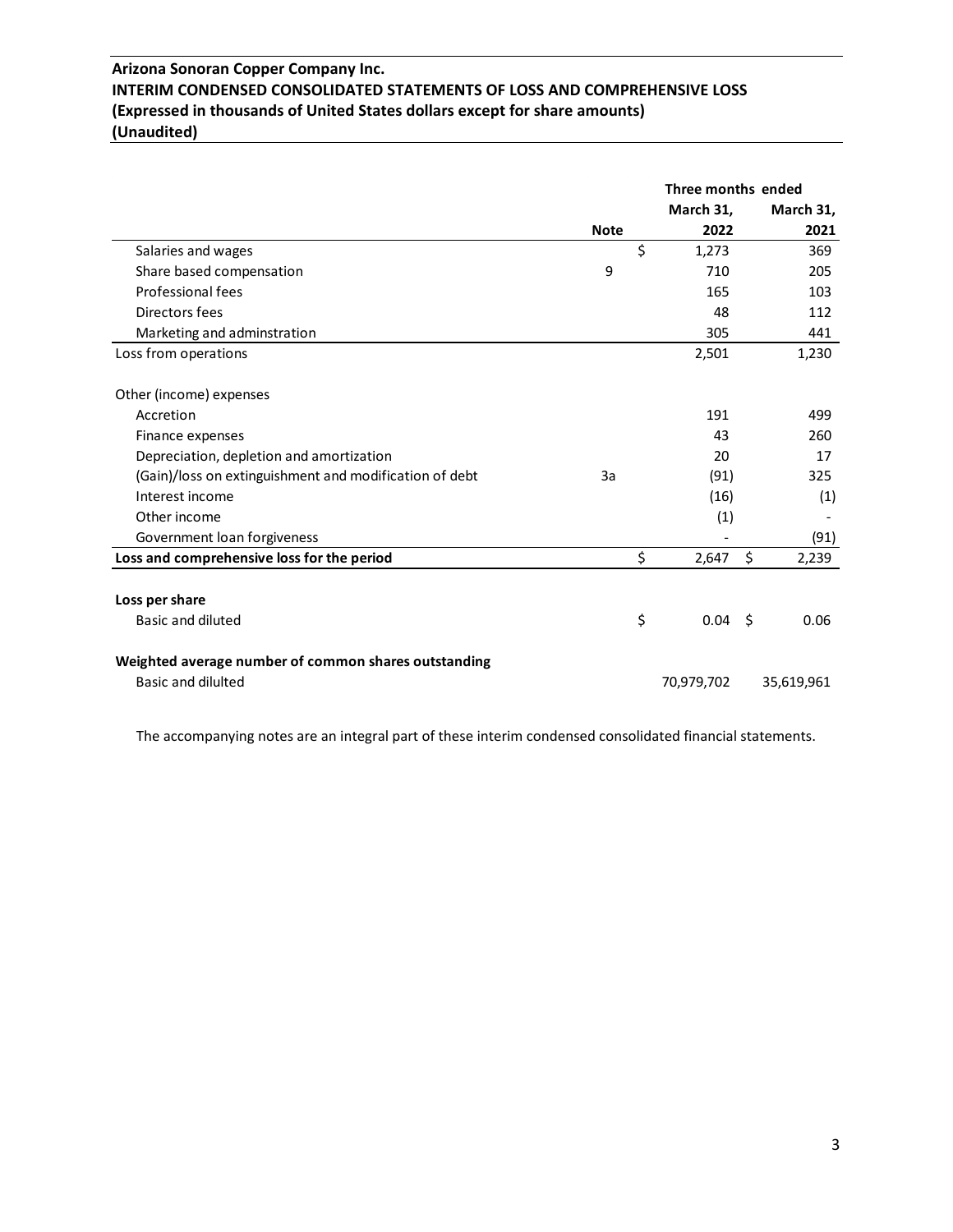## **Arizona Sonoran Copper Company Inc. INTERIM CONDENSED CONSOLIDATED STATEMENTS OF CHANGES IN EQUITY (Expressed in thousands of United States dollars) (Unaudited)**

|                                      | Number of     |                          |                          |                |          |
|--------------------------------------|---------------|--------------------------|--------------------------|----------------|----------|
|                                      | common shares | <b>Share</b>             | Contributed              |                |          |
|                                      |               | capital                  | <b>Surplus</b>           | <b>Deficit</b> | Total    |
|                                      |               | \$                       | \$                       | \$             | \$       |
| Balance at December 31, 2020         | 34,308,395    | 11,617                   | 2,277                    | (6,907)        | 6,987    |
| Issue shares for cash                | 6,752,075     | 6,080                    | $\overline{\phantom{a}}$ |                | 6,080    |
| Issue shares for service             | 724,628       | 648                      |                          |                | 648      |
| Warrant reserve                      |               | $\overline{\phantom{0}}$ |                          |                |          |
| Stock options reserve                |               | $\overline{\phantom{a}}$ | 64                       |                | 64       |
| <b>RSUs reserve</b>                  |               |                          | 141                      |                | 141      |
| <b>DSUs reserve</b>                  |               |                          |                          |                |          |
| Long-term incentive plan             |               |                          |                          |                |          |
| Loss for the period                  |               |                          |                          | (2,239)        | (2, 239) |
| Balance at March 31, 2021            | 41,785,098    | 18,345                   | 2,482                    | (9, 146)       | 11,681   |
| Balance at December 31, 2021         | 70,819,420    | 58,675                   | 5,369                    | (19,966)       | 44,078   |
| Issue shares for cash                | 328,679       | 148                      | $\overline{a}$           |                | 148      |
| Fair valuation of options exercised  |               | 40                       | (40)                     |                |          |
| Fair valuation of warrants exercised |               | 57                       | (57)                     |                |          |
| Stock options reserve                |               |                          | 544                      |                | 544      |
| <b>RSUs reserve</b>                  |               |                          | 352                      |                | 352      |
| DSU reserve                          |               |                          | 454                      |                | 454      |
| Loss for the period                  |               |                          |                          | (2,647)        | (2,647)  |
| Balance at March 31, 2022            | 71,148,099    | 58,920                   | 6,622                    | (22, 613)      | 42,929   |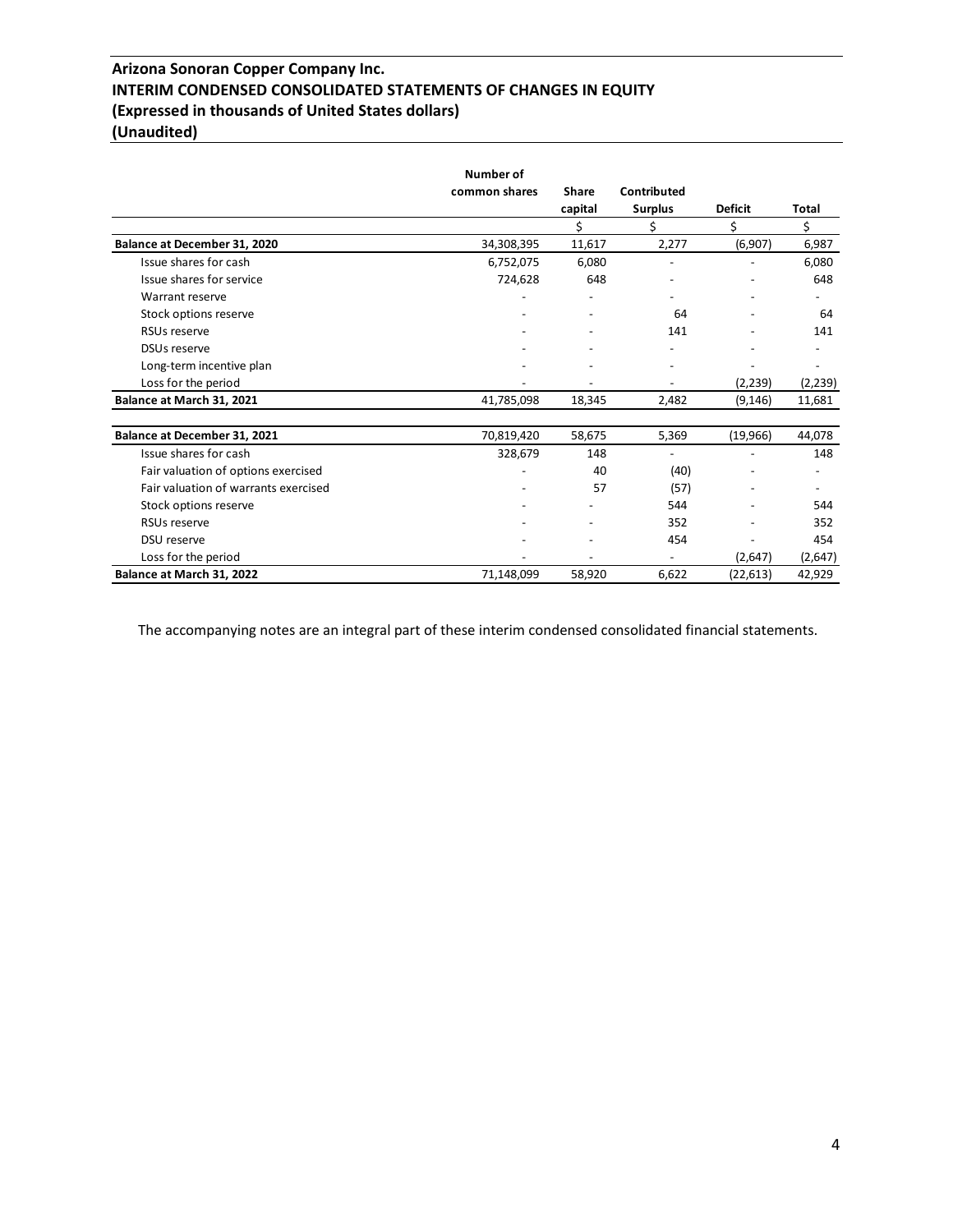## **Arizona Sonoran Copper Company Inc. INTERIM CONDENSED CONSOLIDATED STATEMENTS OF CASH FLOWS (Expressed in thousands of United States dollars) (Unaudited)**

|                                                                     | Three months ended |                |  |
|---------------------------------------------------------------------|--------------------|----------------|--|
|                                                                     | March 31,          | March 31,      |  |
|                                                                     | 2022               | 2021           |  |
| Cash provided by (used in):                                         |                    |                |  |
| <b>Operating activities</b>                                         |                    |                |  |
| \$<br>Loss for the period                                           | (2,647)            | \$<br>(2, 239) |  |
| Effect of non-cash items:                                           |                    |                |  |
| Share-based compensation                                            | 623                | 205            |  |
| Accretion                                                           | 191                | 499            |  |
| Depreciation, depletion and amortization                            | 20                 | 17             |  |
| Long term incentive                                                 | 275                |                |  |
| Interest and finance expense, net                                   | 21                 |                |  |
| (Gain)/loss on extinguishment and modification of debt              | (91)               |                |  |
| Changes in working capital items                                    |                    |                |  |
| Receivables                                                         | 163                | (78)           |  |
| Prepaid expenses and other                                          | (354)              | 10             |  |
| Accounts payable and accrued liabilities                            | (717)              | (1, 329)       |  |
| Net cash used in operating activities                               | (2, 516)           | (2, 915)       |  |
|                                                                     |                    |                |  |
| <b>Investing activities</b>                                         |                    |                |  |
| Expenditures on mineral properties and capitalized mine development | (10, 862)          | (2,615)        |  |
| Expenditures on equipment                                           | (49)               |                |  |
| Property payments                                                   | (641)              |                |  |
| Net cash used in investing activities                               | (11, 552)          | (2,615)        |  |
|                                                                     |                    |                |  |
| <b>Financing activities</b>                                         |                    |                |  |
| Repayment of loans                                                  |                    | (7)            |  |
| Proceeds from private placement, net of fees and expenses           |                    | 1,898          |  |
| Proceeds from stock options exercise                                | 54                 |                |  |
| Proceeds from warrants exercise                                     | 94                 |                |  |
| Proceeds from Tembo/RCF pre-emptive rights                          |                    | 4,169          |  |
| Lease payments                                                      | (15)               | (12)           |  |
| Net cash provided by financing activities                           | 133                | 6,048          |  |
| Change in cash                                                      | (13, 935)          | 518            |  |
| Cash at beginning of the period                                     | 27,307             | 7,248          |  |
| \$<br>Cash at the end of the period                                 | 13,372             | \$<br>7,766    |  |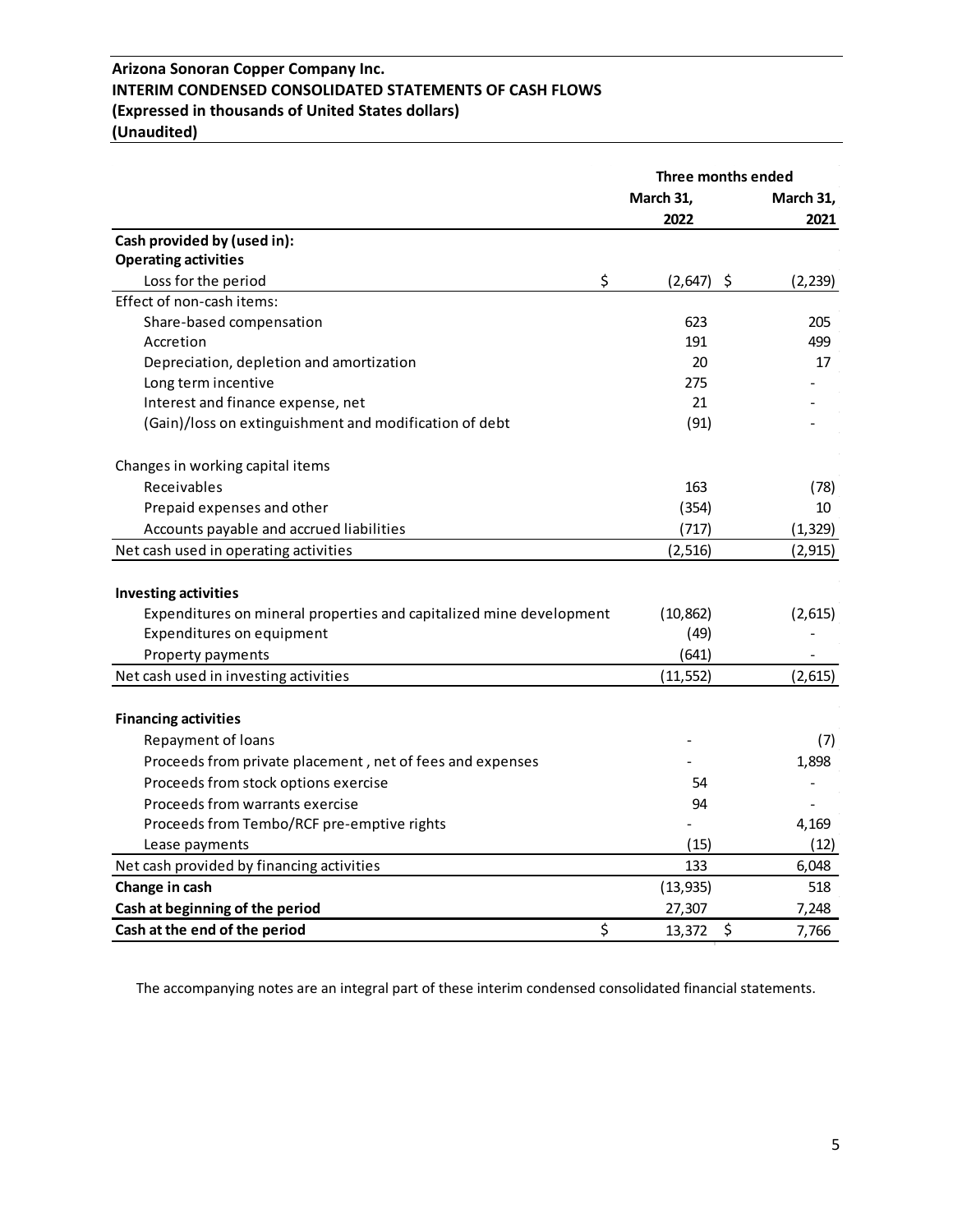### **Note 1 – Description of Business**

Arizona Sonoran Copper Company Inc. (formerly Elim Mining Incorporated) ("ASCU" or the "Company") is a company focused on the assessment, consolidation, exploration, development, and eventual mining in the Santa Cruz Copper Mining District in southern Arizona. The Company's equity securities are traded on the Toronto Stock Exchange ("TSX") under the symbol "ASCU". On March 29, 2022, the Company began trading on the Over-the-Counter Markets ("OTCQX") under the symbol "ASCUF".

The Company was incorporated in British Columbia, Canada on April 3, 2019, and is the 100% parent company of Arizona Sonoran Copper Company USA Inc. (formerly Elim Mining (USA) Inc.) ("ASCU USA") and Cactus 110, LLC. ASCU USA was incorporated in the state of Delaware in April 2019 and is the entity with activities in the US Cactus/Park Salyer mining area. Cactus 110, LLC, a Delaware company, was incorporated in May 2019 and holds titles to the Cactus/Park Salyer mining properties, and any additional public or private land leases, water rights and other real property as determined.

The business of mining and exploration involves a high degree of risk and there can be no assurance that current exploration and development projects will result in profitable mining operations. The recoverability of amounts shown for resource properties is dependent on several factors. These factors include the discovery of economically recoverable reserves, the ability to complete development of these properties, and future profitable production or proceeds from disposition of mineral properties.

Ownership interests in mineral properties involve risks due to the difficulties of determining and obtaining clear title to claims as well as the potential for problems arising from the frequently ambiguous conveyance history of many mineral properties. The Company has investigated ownership of its mineral properties, and to the best of its knowledge, ownership of its interests is in good standing.

The Company has no source of revenue and has significant cash requirements to meet its exploration and development plans, administrative overhead, maintenance of its mineral interests, and its commitments, which includes fulfilling its option payments for purchase of land from LKY/Copper Mountain Investments Limited Partnership LLP ("Copper Mountain") (Note 4) and its commitments related to the agreement with Bronco Creek Exploration Inc (Note 5). The Company will need to obtain financing in the form of debt, equity, or a combination thereof to continue with its development and operation plans. There can be no assurance that additional funding will be available to the Company, or, if available, that this funding will be on acceptable terms. See note 14 for the financing that closed after the period ended March 31, 2022.

COVID-19 has caused many localities to implement measures to reduce the spread of the virus. As at the date of these consolidated financial statements, work stoppages and slowdowns are still impacting both the world and local economies. The continuing impact and duration of COVID-19 and ongoing government responses to it remain uncertain. The Company cannot predict the effect of unknown adverse changes to its business plans, financial position, cash flows, and results of operations during 2022 and beyond.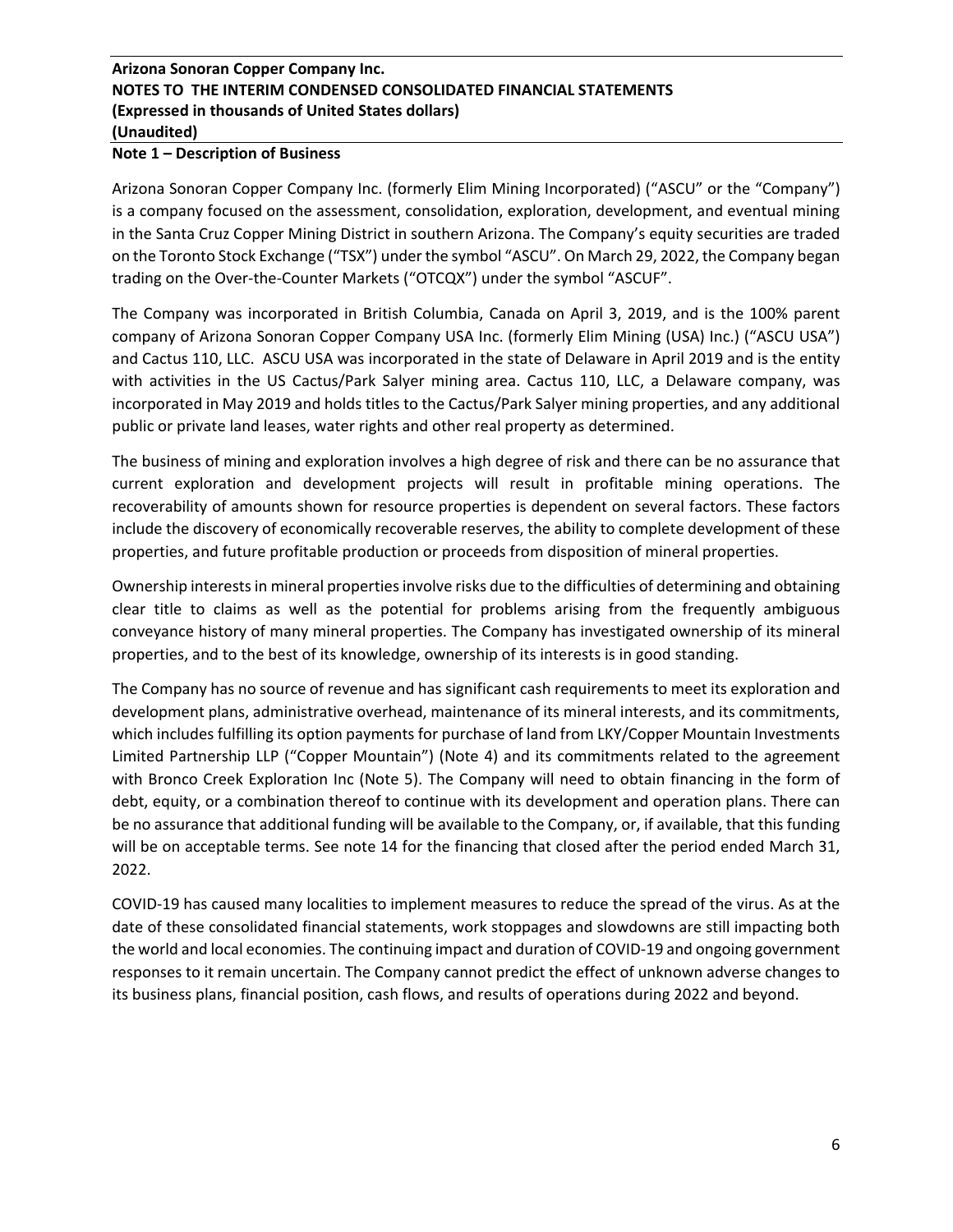#### **Note 2 – Basis of Preparation**

#### **Compliance Statement**

These unaudited interim condensed consolidated financial statements (the "interim financial statements") have been prepared in accordance with International Financial Reporting Standards as issued by the International Accounting Standards Board ("IFRS") applicable to interim financial reports, including International Accounting Standard 34, "Interim Financial Reporting". The interim financial statements do not include all the notes normally included in the annual financial statements. These interim financial statements should be read in conjunction with the audited annual financial statements for the period ended December 31, 2021, which have been prepared in accordance with IFRS.

These interim financial statements have been authorized for issue by the Board of Directors of the Company on May 13, 2022.

### **Critical Accounting Estimates and Judgments**

The preparation of the interim financial statements in accordance with IFRS requires management to make estimates and assumptions that affect the application of policies and reported amounts of assets and liabilities, income and expenses. The estimates and associated assumptions are based on historical experience and various other factors that are believed to be reasonable under the circumstances, the results of which form the basis of making judgments about the carrying value of assets and liabilities that are not readily apparent from other sources. Actual results could differ from these estimates.

In preparing the interim condensed consolidated financial statements, the significant judgments made by management in applying the Company's accounting policies and key sources of estimation uncertainty were the same as those applied to the annual audited consolidated financial statements for the year ended December 31, 2021, except as noted below.

### **Changes in accounting policies including initial adoption**

### *IAS 16, Property, Plant and Equipment*

Proceeds before Intended Use (Amendments to IAS 16): The amendments prohibit an entity from deducting from the cost of an item of property, plant, and equipment any proceeds from selling items produced while bringing that asset to the location and condition necessary for it to be capable of operating in the manner intended by management. This amendment is effective for the Company's annual reporting period beginning January 1, 2022, with early adoption permitted. The Company has noted that there is no impact of the adoption of this amendment on the financial statements.

None of the other standards and amendments to standards and interpretations that have been issued, but are not yet effective, are expected to significantly affect the Company's interim financial statements.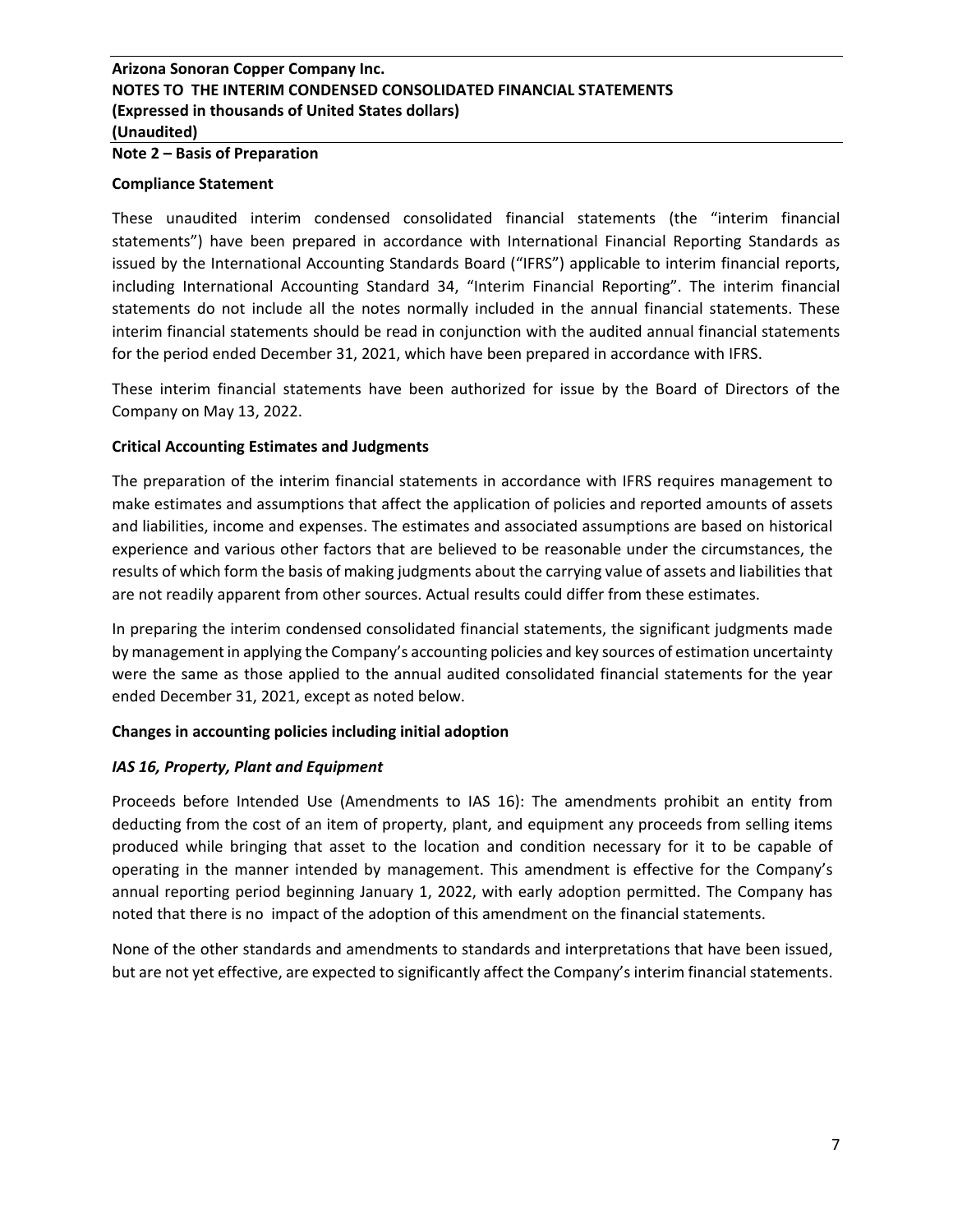# **Note 3 – Financing**

#### **a) Tembo/RCF financing**

On July 10, 2020, the Company, Tembo Capital Mining GP III Fund ("Tembo"), and Resource Capital Fund ("RCF"), along with the assistance of Haywood Securities Inc. ("Haywood"), closed a \$19,100 financing (the "Financing") comprising the following components:

- \$5,093 equity investment (units comprising one share and one warrant);
- \$8,786 debenture loan bearing interest at a 12% annual rate (with a bonus 0.64% net smelter royalty "NSR"\*);
- \$5,094 purchase by Tembo and RCF of a 1.27% NSR; and
- \$127 purchase by Tembo and RCF of a 1.27% NSR purchase option with a \$8,786 exercise price;

\*All of the NSRs apply to the Company's mineral properties.

#### Debenture loan

As part of the Financing, the Company received \$8,786 by issuing debenture notes payable (the "Debenture Loan") bearing interest at a 12% annual rate, fully secured by the Company and its subsidiaries. The Company has the option to pay the quarterly interest in cash or in shares, whereby the shares would be issued by converting the interest owed at \$0.15 per share.

As part of the consideration for the Debenture Loan, a subsidiary of the Company provided a 0.64% NSR (the "Bonus NSR") to the lenders, which was determined to have a fair value of \$2,547 based on the purchase price for the 1.27% NSR. The Bonus NSR fair value amount was recorded as a transaction cost directly against the Debenture Loan with the offset credited to Mineral Properties on the Statement of Financial Position. In addition, \$779 of transaction costs were recorded against the debt.

### 1.27% NSR Purchase Option

As part of the Financing, the Company sold an option for proceeds of \$127 whereby the option holders could acquire up to an additional 1.27% NSR in the Company's mineral properties through January 15, 2022, for \$8,786, which is the original amount of the Debenture Loan (the "NSR Purchase Option"). After deducting \$11 of transaction costs, the \$116 net proceeds were recorded to other long-term liabilities on the Statement of Financial Position. The \$116 net sale price was considered to be fair value.

On December 30, 2021, RCF exercised its portion of the NSR Purchase Option for \$1,886, their portion of the Debenture Loan and acquired NSRs to set off the debenture balance. Tembo also exercised its portion of the NSR Purchase Option on January 15, 2022, for \$6,900, their portion of the Debenture Loan. In both instances the NSRs were obtained through a contractual arrangement in which the debenture loans owed to Tembo and RCF were set off against the purchase price of the NSR.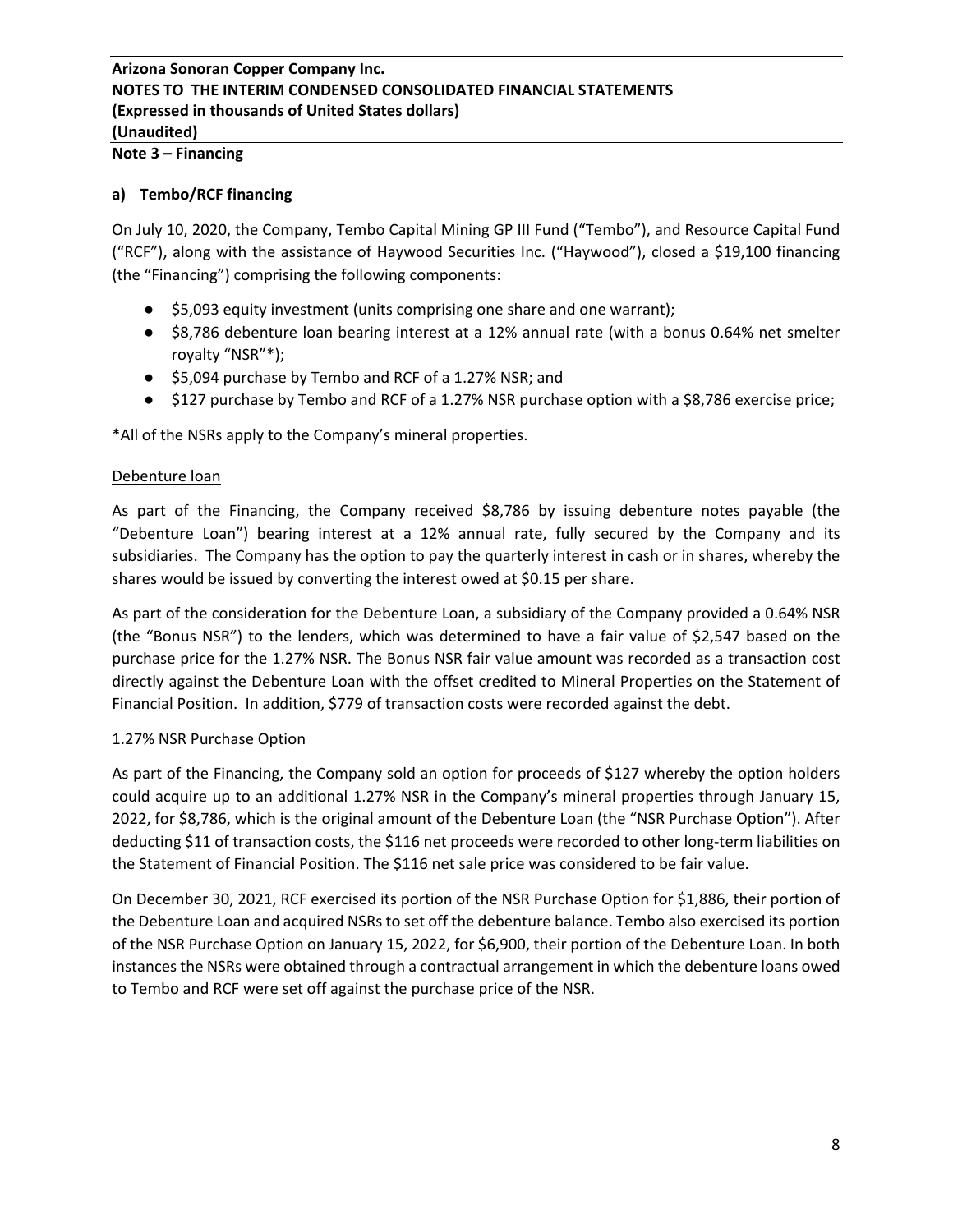| Debenture Loan                              | (\$)    |
|---------------------------------------------|---------|
| Carrying Value, December 31, 2021           | 6,729   |
| Accretion                                   | 171     |
| Less: Setoff against NSR acquisition by RCF | (6,900) |
| Carrying Value, March 31, 2022              |         |

Upon Tembo exercising its NSR Purchase Option, an amount of \$91 of the \$116 purchase cost was recognized as a gain on extinguishment and modification of debt in the Statement of Loss and Comprehensive Loss. The NSR has been credited to the capitalized Mineral Properties on the Statement of Financial Position as it represents a sale of mineral interests.

## **b) Tembo standby loan**

During September 2021, the Company drew on a standby loan agreement with Tembo, a significant shareholder. Under the terms of the agreement, Tembo advanced \$6,000 as a short-term loan to the Company repayable on December 31, 2021 with interest accruing at the rate of 8% per annum. The maturity date for both the principal and accrued interest was subsequently extended to July 31, 2023.

As consideration of the loan, the Company issued to Tembo 485,711 common shares valued at \$1,020. The value of each share was \$2.10 based on the most recently issued private placement.

During November 2021, \$5,000 of the short-term loan was converted into equity as part of the initial public offer. This conversion resulted in the extinguishment of the loan balance and the recognition of the remaining loan balance at a fair value of \$944 . The remaining loan balance was discounted at the rate of 15% and shall continue to accrue interest at 8% until the maturity date.

The continuity of the loan is as follows:

| Balance, December 31, 2021 | 962 |
|----------------------------|-----|
| Accretion                  | 15  |
| Interest                   | 21  |
| Balance, March 31, 2022    | 998 |

### **c) Other equity transactions**

During the three months ended March 31, 2022, the Company received proceeds totaling \$148 (2021: Nil) from exercises of warrants and options (Note 9).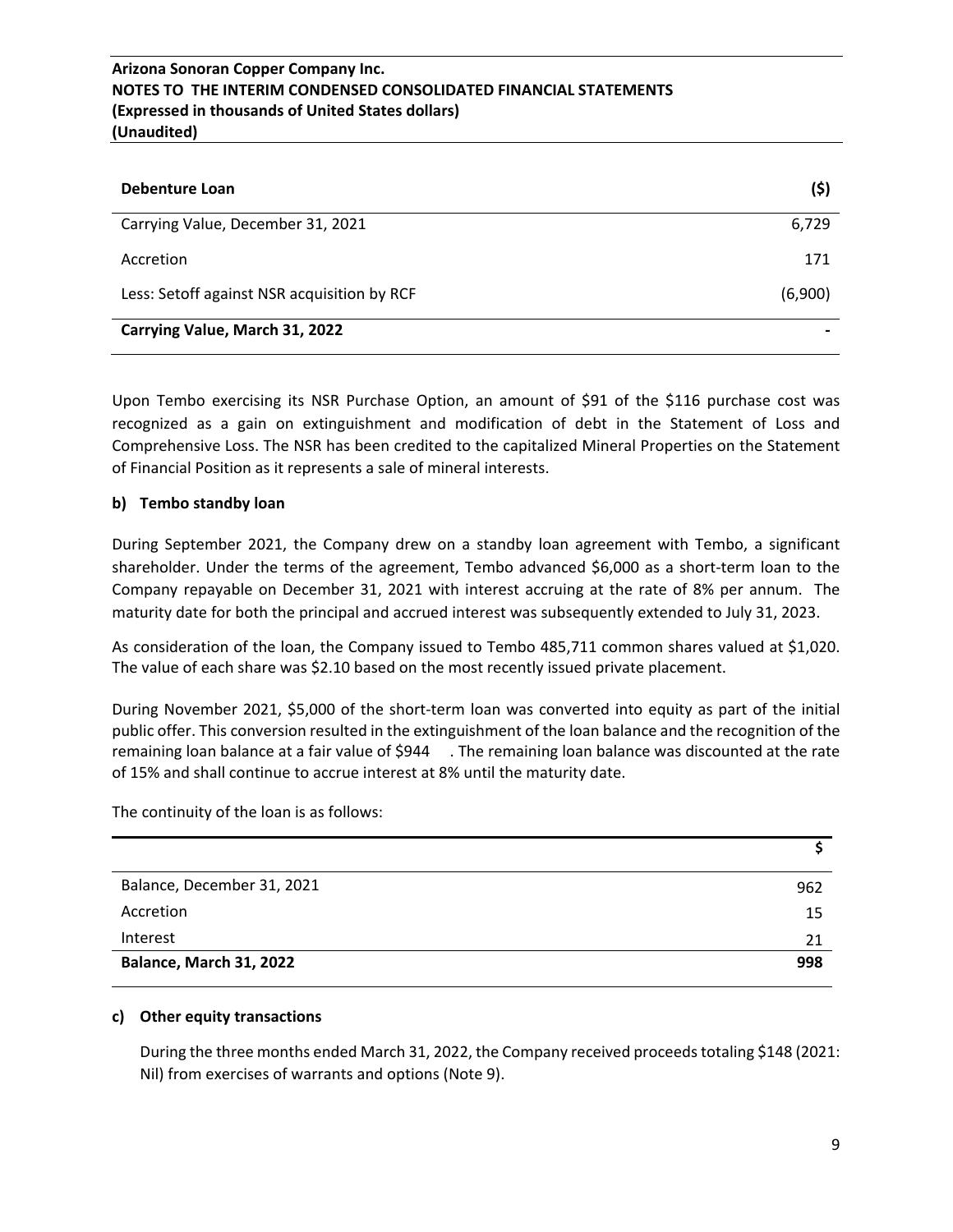#### **Note 4 – Property and Equipment**

Properties known as AR Sacaton LLC, under the management of the ASARCO Multi-state Environmental Custodial Trust (the "Trust"), consisting of approximately 2,035 acres, were purchased for \$6,000, of which \$2,000 was deposited in an escrow account (see Note 8).

Additional properties have been purchased that were once part of the Sacaton Unit and are contiguous with the Trust properties. These properties consist of 423 acres as follows:

- From the Merrill Property Division, 160 acres to the south of the property, known as "Parks/Salyer", was purchased for \$1,600.
- From Copper Mountain, 263 acres made up of 5 parcels was purchased for \$2,600.

The Trust properties were brought to the Company's attention by a consulting group TAGC Ventures LLC ("TAGC"). An initial amount of \$200 was paid on July 10, 2020. In addition, three incremental payments totaling \$1,100 are due to TAGC if the following performance achievements are met, as follows:

| Due upon completion of permitting              | \$300 |
|------------------------------------------------|-------|
| Due upon start of commercial production        | \$500 |
| Due upon first anniversary of production start | \$300 |

The founder's fee amounts are capitalized as part of the land acquisition costs above. The balance of payments will be recorded if and when the Company undertakes and completes the milestones stipulated in the agreement.

On February 2, 2021, and subsequently amended on May 17, 2021, the Company executed an agreement with Arcus Copper Mountain Holdings LLC and several other owners to purchase 750 acres of land adjacent to the Cactus Mine. The total purchase price of \$6,000 was paid during the year ended December 31, 2021. The consideration paid includes an amount of \$1,826 allocated to surface rights and the balance was allocated to mineral rights.

On May 20, 2021, the Company's wholly owned subsidiary, Cactus 110 LLC, entered into an agreement with LKY/Copper Mountain Investments Limited Partnership LLP for an option to purchase 1,000 acres of land adjacent to the Cactus Mine. The agreement stipulates that, at the Company's option, the total purchase price of \$20,000 be paid in three separate disbursements: \$7,614 was paid on the closing date of February 10, 2022, \$7,500 is to be paid on the first anniversary of the closing date, and the final \$5,000 on the fifth anniversary of the closing date. As of March 31, 2022, the Company had paid a total of \$8,114 in non-refundable deposits in connection with the LKY Agreement which was applied toward the first of these disbursements due on the closing date. From the \$8,114 paid, \$641 was allocated to surface rights and the balance was allocated to mineral rights.

Following is the detail of the mineral property and equipment: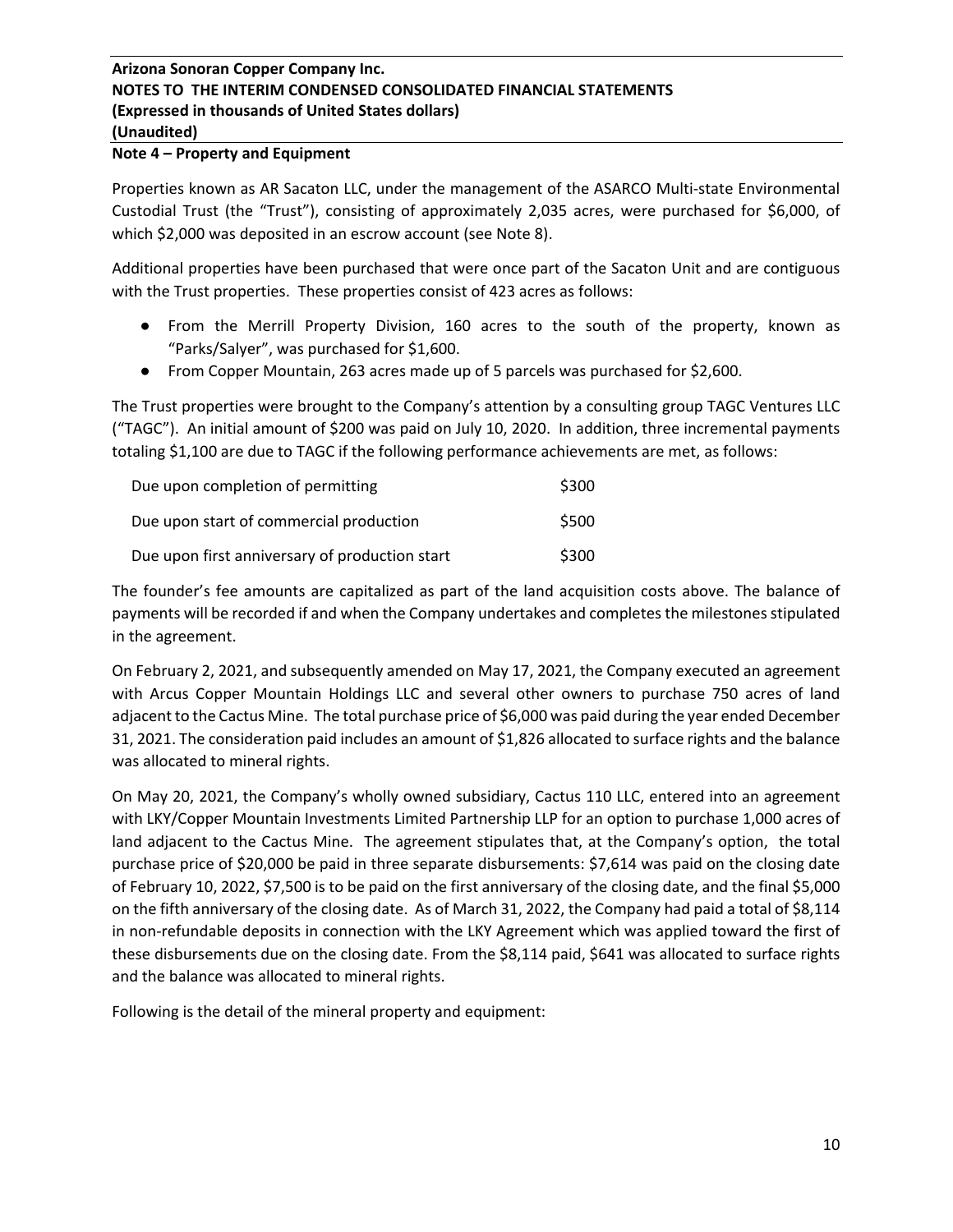|                                            |                | <b>Mine Fleet</b>            |                  |              |
|--------------------------------------------|----------------|------------------------------|------------------|--------------|
|                                            |                | Light                        | <b>Office</b>    |              |
|                                            |                | <b>Vehicles</b>              | <b>Furniture</b> |              |
|                                            | <b>Surface</b> | and                          | and              |              |
|                                            |                | rights - Equipment Equipment |                  | <b>Total</b> |
|                                            | Land<br>(5)    | (\$)                         | (\$)             | (\$)         |
| Cost                                       |                |                              |                  |              |
| Balance at 12/31/21                        | 1,826          | 169                          | 11               | 2,006        |
| Accumulated depreciation, amortization and |                |                              |                  |              |
| impairment                                 |                |                              |                  |              |
| Balance at 12/31/21                        |                | (40)                         | (9)              | (49)         |
| Net book value at 12/31/21                 | 1,826          | 129                          | $\overline{2}$   | 1,957        |
| Cost                                       |                |                              |                  |              |
| Additions                                  | 641            | 49                           |                  | 690          |
| Balance at 03/31/22                        | 2,467          | 218                          | 11               | 2,696        |
| Accumulated depreciation, amortization and |                |                              |                  |              |
| impairment                                 |                |                              |                  |              |
| Additions                                  |                | (9)                          |                  | (9)          |
| Balance at 03/31/22                        |                | (49)                         | (9)              | (58)         |
| Net book value at 03/31/22                 | 2,467          | 169                          | $\overline{2}$   | 2,638        |

## **Note 5 – Exploration and Evaluation Assets**

### **Bronco Creek agreement**

In February 2022, the Company entered into an assumption and assignment agreement ("the Agreement") with Bronco Creek Exploration Inc ("Bronco Creek") under which Bronco Creek assigned an exploration permit ("the Permit") to the Company. The Permit relates to a portion of the Parks Salyer copper target, located approximately 1,500 meters southwest of the Sacaton open pit copper mine and covers an area of 158 acres. The terms of the Agreement are as follows:

- The Company is to make a payment of \$5 upon execution of the Agreement.
- The Company is to pay \$195 upon transfer and registration of the Permit to Cactus 110 LLC.
- Bronco Creek will retain a 1.5% NSR royalty interest on the Permit and the Company can buy back one percent (1%) of the royalty for a payment of \$500.
- Bronco Creek will receive annual advance royalty ("AAR") payments of \$50. The AAR payments cease upon commencement of commercial production and can be bought out at any time for a payment of \$1,000.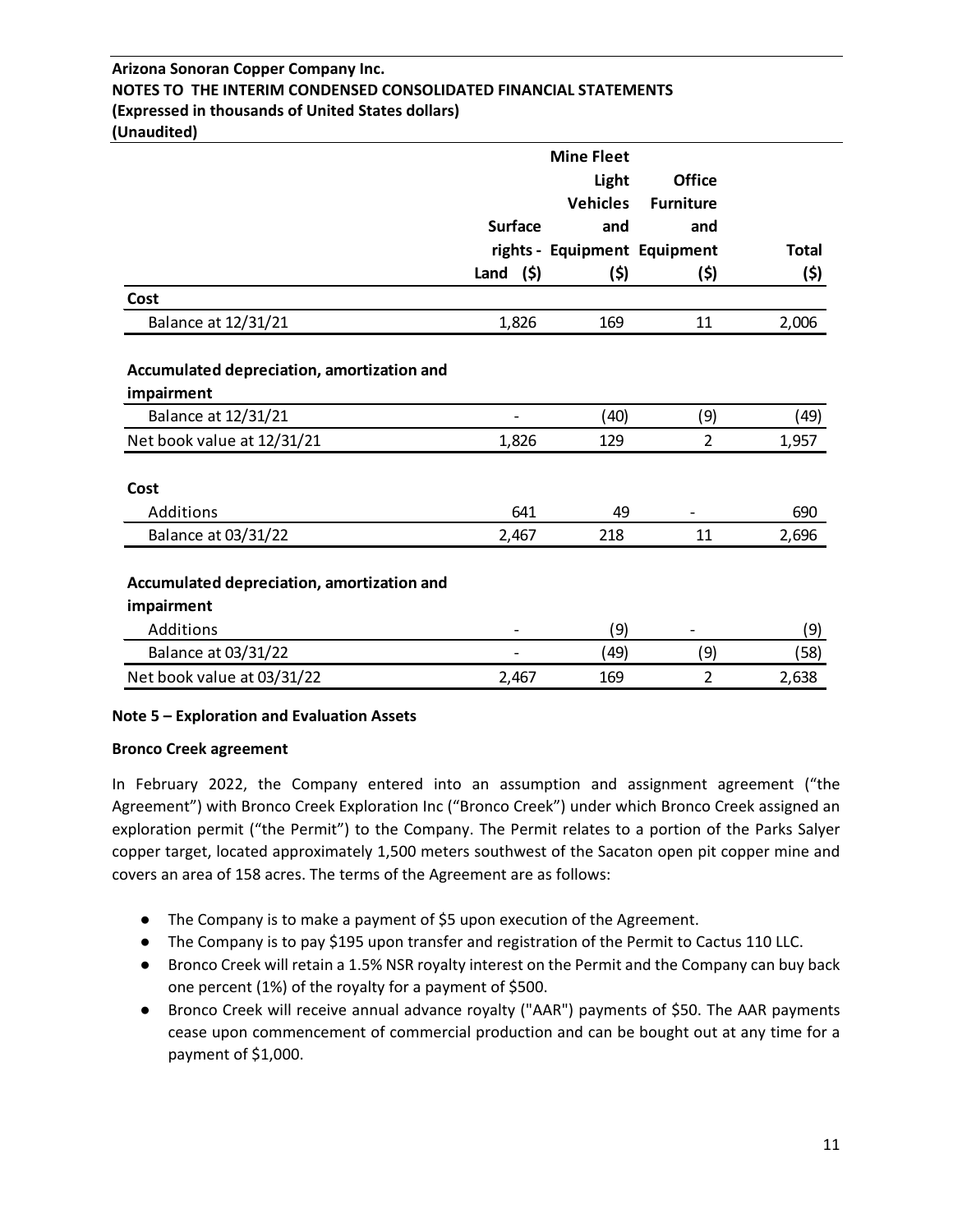- The Company will make milestone payments of \$1,500 upon declaration of a mineral resource containing 100 million pounds or more of copper and another payment of \$1,500 upon further declaration of an additional 100 million pounds of copper contained in a resource.
- In the two years following the Registration Date, the Company will make yearly exploration expenditures totaling \$2,000 prior to the first anniversary and a cumulative total of \$4,000 prior to the second anniversary.

A total of \$200 was capitalized to Exploration and Evaluation Assets related to this Agreement which is the cash payment of \$5 made upon execution of the Agreement and \$195 being the cash paid to Bronco creek after registration of the Permit subsequent to period end March 31, 2022.

The following is the detail of the Exploration and evaluation assets:

|                            | Capitalized         |
|----------------------------|---------------------|
|                            | Exploration         |
|                            | <b>Costs Assets</b> |
|                            | (5)                 |
| <b>Balance at 12/31/21</b> | 24,493              |
| Additions                  | 12,468              |
| Royalty option exercised   | (6,900)             |
| Balance at 3/31/22         | 30,061              |

The Company's mineral properties consist of capitalized exploration expenditures on the lands mentioned above as well as the real property that make up the Cactus project.

|                    | For the three<br>month period | For the year |              |  |
|--------------------|-------------------------------|--------------|--------------|--|
|                    | ended March                   |              | December 31, |  |
|                    | 31, 2022                      |              | 2021         |  |
| <b>Drilling</b>    | \$<br>2,313                   | Ş            | 4,800        |  |
| Exploration        | 9,813                         |              | 12,171       |  |
| Salaries and wages | 253                           |              | 876          |  |
| Operational        | 83                            |              | 394          |  |
| Sample and assay   | 6                             |              | 144          |  |
|                    | 12,468                        | Ś            | 18,385       |  |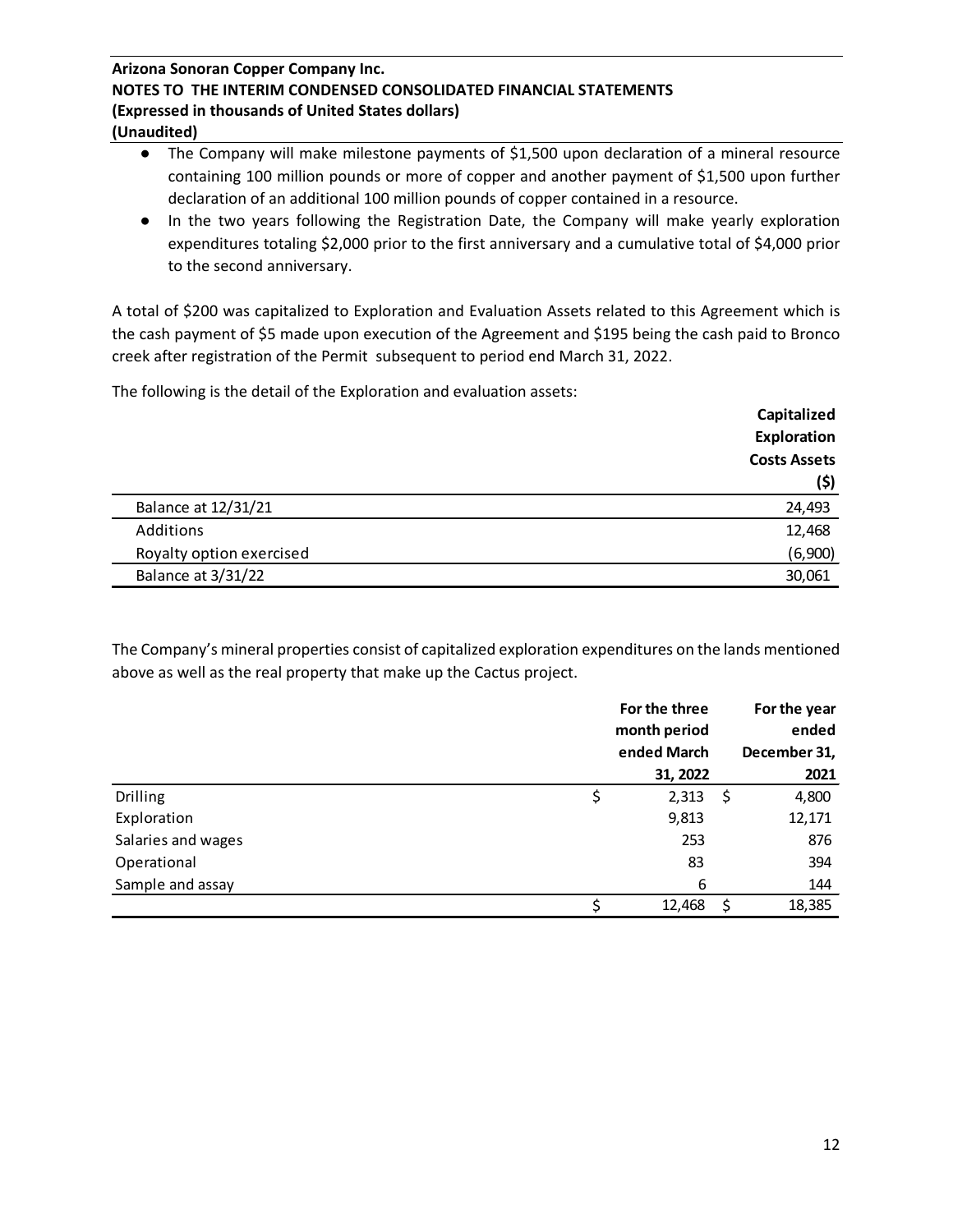## **Note 6 – Leases**

The Company has recognized \$192 as lease obligations and right-of-use assets in connection with office leases in Arizona. Total future lease payments over 12 months were discounted using a rate of 15%, which is the Company's incremental borrowing rate.

A continuity of the Company's lease liability is as follows:

|                            | (\$) |
|----------------------------|------|
| Balance, December 31, 2021 | 149  |
| Payments                   | (15) |
| Accretion                  |      |
| Balance, March 31, 2022    | 139  |
| Current portion            | (35) |
| Non-current portion        | 104  |

A continuity of the Company's right of use asset is as follows:

| Balance, December 31, 2021     | 149  |
|--------------------------------|------|
| Amortization for the period    | (12) |
| <b>Balance, March 31, 2022</b> | 137  |

## **Note 7 – Accounts payable and accrued liabilities**

Accounts payable and accrued liabilities comprise the following:

|                            | March 31, December 31, |  |       |
|----------------------------|------------------------|--|-------|
|                            | 2022                   |  | 2021  |
| Trade payables             | 774 S                  |  | 776   |
| <b>Accrued liabilities</b> | 1,931                  |  | 1,613 |
| Other payables             | 146                    |  | 117   |
|                            | 2,851                  |  | 2,506 |

### **Note 8 – Asset Retirement Obligations**

The mitigation of environmental risk was a key factor in the acquisition of the Cactus property. The purchase of the approximate 2,035-acre land parcel was finalized with the ASARCO Multi-state Environmental Custodial Trust (the "Trust") on July 13, 2020. The property clean-up has been completed and closure approvals are underway with the Arizona Department of Environmental Quality and the Environmental Protection Agency on behalf of the Department of Justice. The Company intends to revitalize this property, without assuming any of the past liability, and bring it back into production. An agreement with the Arizona Department of Environmental Quality was reached and executed on January 8, 2020, whereby ASCU will not be held liable for past environmental issues.

**(\$)**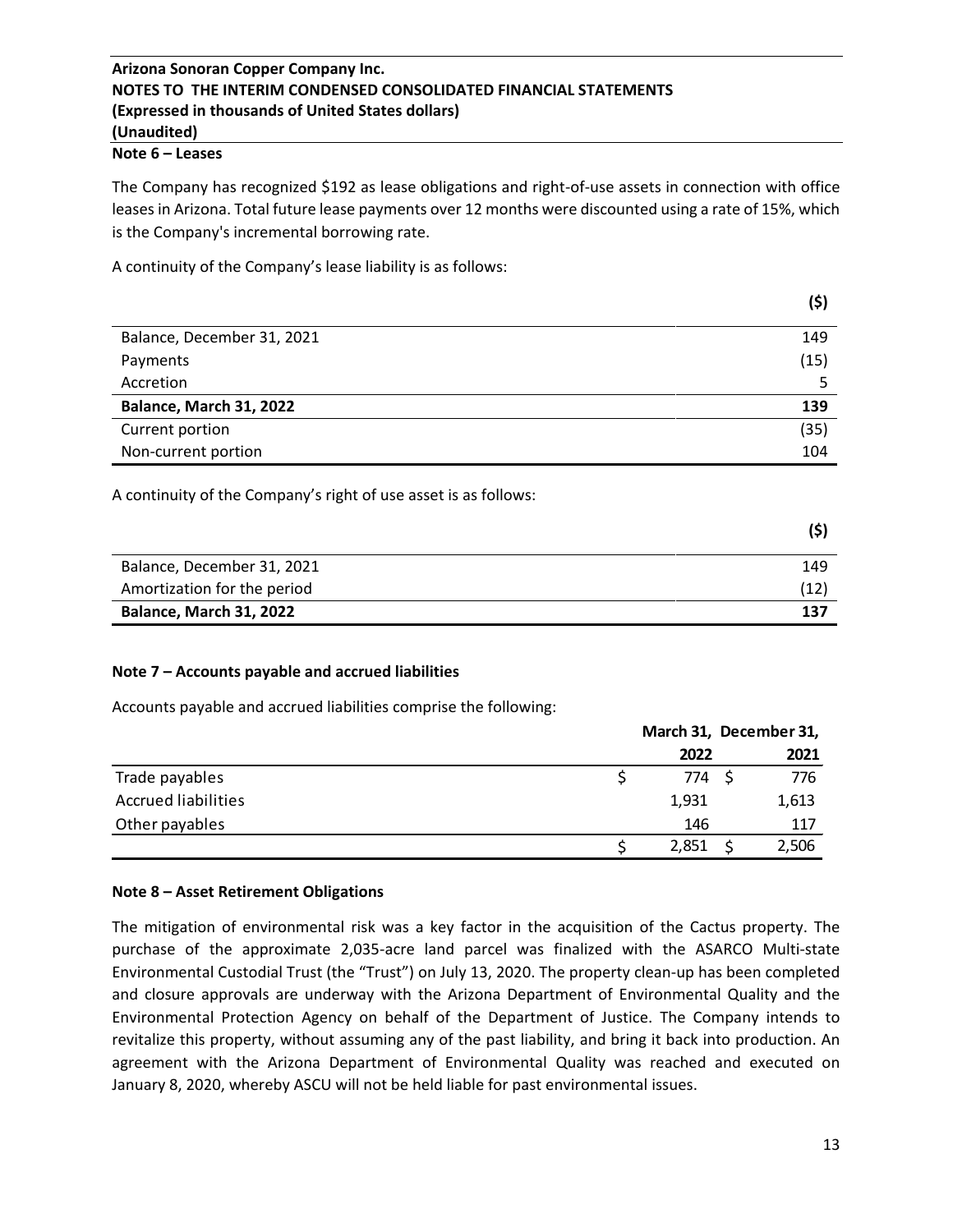The Company had reached an agreement with the Trust whereby the current water pond that services activities at the mine site and the waste rock dump would not be closed until the Company made an economic decision whether to process the ore in the waste dump. As a result, \$2,000 of the \$6,000 acquisition price was deposited in an escrow account to be used to reclaim the waste rock dump if the Company decided that there is no economic benefit in processing it.

On March 24, 2021, the Company provided written notice to the Asarco Multi-State Environmental Custodial Trust that ASCU had elected to proceed towards reprocessing the overburden and waste rock materials in accordance with the escrow agreement executed on July 10, 2020 in connection with the acquisition. As a result of such election, the Trust was entitled to receive a distribution of all the escrowed funds subject to this agreement. Upon issuing such notice, the Company reclassified the \$2,000 escrow balance that had been recorded as additions to Mineral Properties.

Once future production plans are finalized and initiated, ASCU USA will be required to post a reclamation bond with the State of Arizona for future work. To date the Company does not have any reclamation liabilities.

### **Note 9 – Equity**

a) Authorized share capital

The Company is authorized to issue an unlimited number of common shares without par value. As at March 31, 2022, there were 71,148,099 common shares outstanding (December 31, 2021 –70,819,420 common shares outstanding).

### b) Issued Shares

The Company had the following share transactions during the three months ended March 31, 2021:

- During January 2021, the Company issued 124,444 common shares for directors' fees outstanding as of December 31, 2020 of \$56. The fair value of the shares issued was \$0.90 per share, or \$112, resulting in a loss on debt extinguishment of \$56. Also, during January, the Company issued 3,333 common shares to an employee for proceeds of \$3.
- During February 2021, the Company settled financing interest of \$269 by issuing 596,851 shares. The fair value of the shares issued was \$0.90 per share, or \$537, resulting in a loss on extinguishment of debt of \$269.
- During March 2021, the Company completed a private placement by issuing 2,119,454 common shares for gross proceeds of \$1,907. Transaction costs associated with these issuances were \$16.
- During March 2021, the Company issued 4,632,621 common shares for gross proceeds of \$4,169 as a result of Tembo and RCF exercising their pre-emptive rights

The Company had the following share transactions during the three months ended March 31, 2022:

● During January 2022, the Company issued 60,190 common shares as part of an option exercise for proceeds of \$27.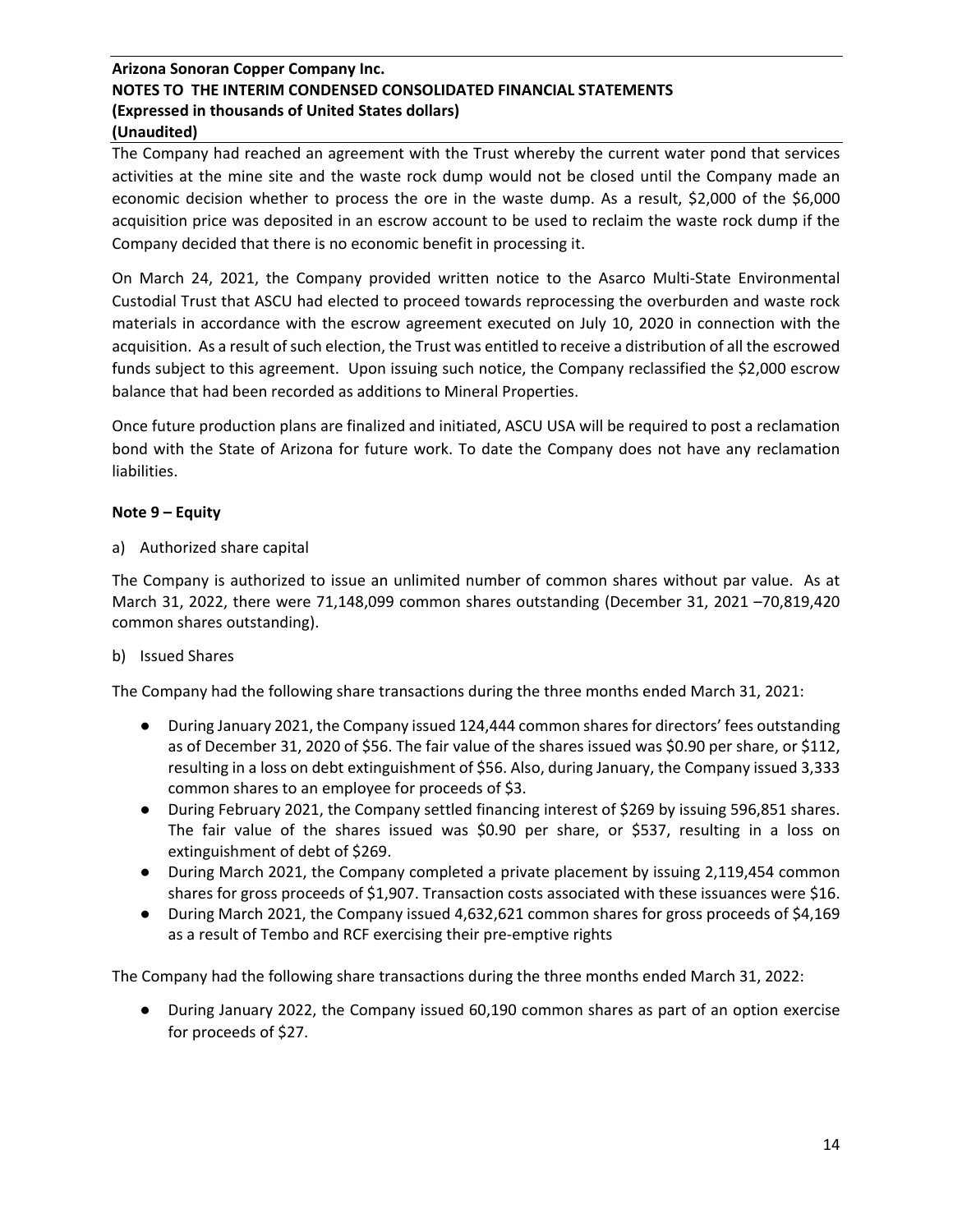- During February 2022, the Company issued 60,190 common shares as part of an option exercise for proceeds of \$27. Also, during February 2022 the Company also issued 138,866 common shares through a warrants exercise for proceeds of \$62.
- In March 2022 the Company issued 69,433 common shares in a warrant exercise for proceeds of \$31.
- c) Stock Options

On July 7, 2020 (amended July 21, 2021), the Board of Directors implemented a stock option plan under which the Company is authorized to grant a combination of stock options and restricted shares up to 10% of the total number of common shares issued and outstanding at any given time.

During the three months ended March 31, 2022 a total of 1,335,483 options were granted (2021 - 107,649).

During January and February 2022, 120,380 options were exercised by employees for a consideration of \$54. The total fair value of these options was \$40. The value of the common shares of the Company at the time of the exercise of these options was \$2.21 and the weighted average fair value of these options was \$0.33.

|                            | Number of<br>options<br>outstanding |    | <b>Weighted average</b><br>exercise price |
|----------------------------|-------------------------------------|----|-------------------------------------------|
| Balance, December 31, 2020 | 1,320,799                           | S  | 0.45                                      |
| Granted                    | 530,481                             |    | 1.66                                      |
| Exercised                  | (128, 979)                          |    | 0.45                                      |
| Balance, December 31, 2021 | 1,722,301                           | S  | 0.77                                      |
| Granted                    | 1,335,483                           |    | 1.66                                      |
| Expired                    | (15,047)                            |    | 0.45                                      |
| Exercised                  | (120, 380)                          |    | 0.33                                      |
| Balance, March 31, 2022    | 2,922,357                           | \$ | 1.09                                      |

As at March 31, 2022, the Company has the following stock options outstanding:

Details of stock options outstanding as at March 31, 2022 are as follows: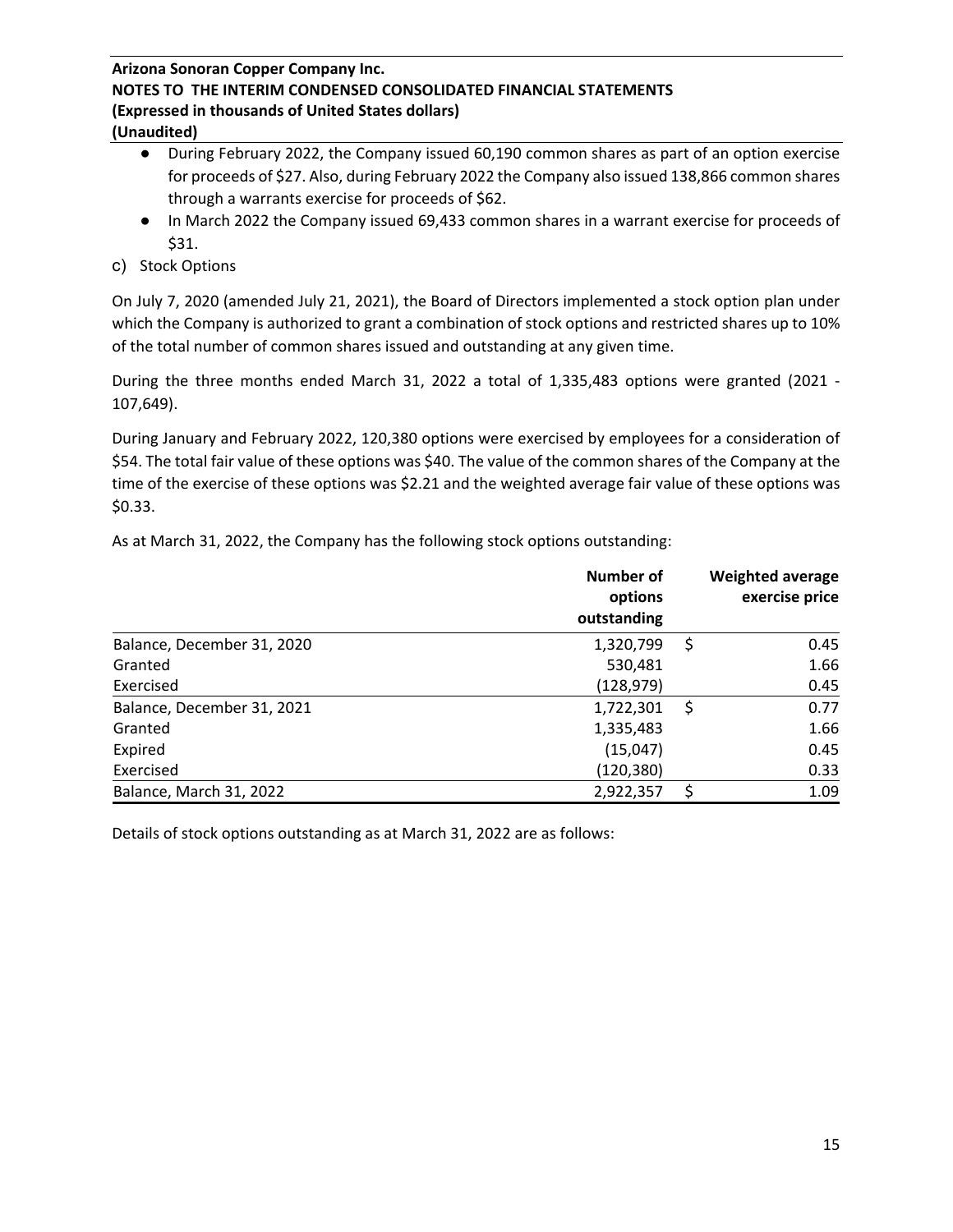| Date of grant                       | <b>Expiry date</b>                  | <b>Exercise price</b> | <b>Outstanding</b><br>March 31,<br>2022 | <b>Exercisable</b><br>March 31,<br>2022 |
|-------------------------------------|-------------------------------------|-----------------------|-----------------------------------------|-----------------------------------------|
| July 20, 2020                       | July 20, 2025                       | \$0.45                | 810,748                                 | 655,907                                 |
| October 2, 2020                     | October 2, 2025                     | \$0.45                | 116,666                                 | 116,666                                 |
|                                     | November 12, 2020 November 12, 2025 | \$0.45                | 85,986                                  | 68,788                                  |
| December 14, 2020 December 14, 2025 |                                     | \$0.45                | 42,993                                  | 42,993                                  |
| January 4, 2021                     | January 4, 2026                     | \$0.90                | 107,649                                 | 86,119                                  |
| May 27, 2021                        | January 4, 2026                     | \$1.50                | 172,832                                 | 74,698                                  |
| July 6, 2021                        | July 6, 2026                        | \$2.10                | 250,000                                 | 83,334                                  |
| January 10, 2022                    | January 10, 2027                    | \$1.58                | 475,000                                 | 158,000                                 |
| January 28, 2022                    | January 28, 2027                    | \$1.61                | 860,483                                 | 286,828                                 |
|                                     |                                     |                       | 2,922,357                               | 1,573,333                               |

As at March 31, 2022, outstanding stock options had a weighted average remaining life of 3.24 years (December 31, 2021 – 3.8 years).

The following Black Scholes assumption were used in the valuation of stock options granted during the period ended March 31, 2022:

|                        | March 31, 2022      | December 31, 2021 |
|------------------------|---------------------|-------------------|
| Volatility since IPO   | 65%                 | 75%               |
| Expected life in years | 5 years             | 5 years           |
| Grant date share price | $$1.46$ and $$1.66$ | \$2.10            |
| Exercise price         | $$1.58$ and $$1.62$ | \$2.10            |
| Dividend rate          | 0%                  | 0%                |
| Risk-free rate         | 1.51% to 1.63%      | 0.39% to 0.95%    |
| Forfeiture rate        | 0%                  | 0%                |

Total stock-based compensation recognized related to stock options during the three months ended March 31, 2022 was \$544 (three months ended March 31, 2021 - \$64).

### d) Restricted Share Units ("RSUs")

On July 7, 2020 (amended July 21, 2021), the Board of Directors implemented an RSU plan which is authorized to grant a combination of stock options and restricted shares up to 10% of the total number of common shares issued and outstanding at any given time.

The RSUs can be settled in either cash, shares, or a combination thereof at the sole discretion of the Company. Such a decision is to be made on each vesting date. The Company considers these RSUs as equity-settled share-based payments.

As at March 31, 2022, the Company had 233,577 RSUs outstanding (December 31, 2021 – 141,577) of which Nil were vested and unissued (December 31, 2021 – Nil).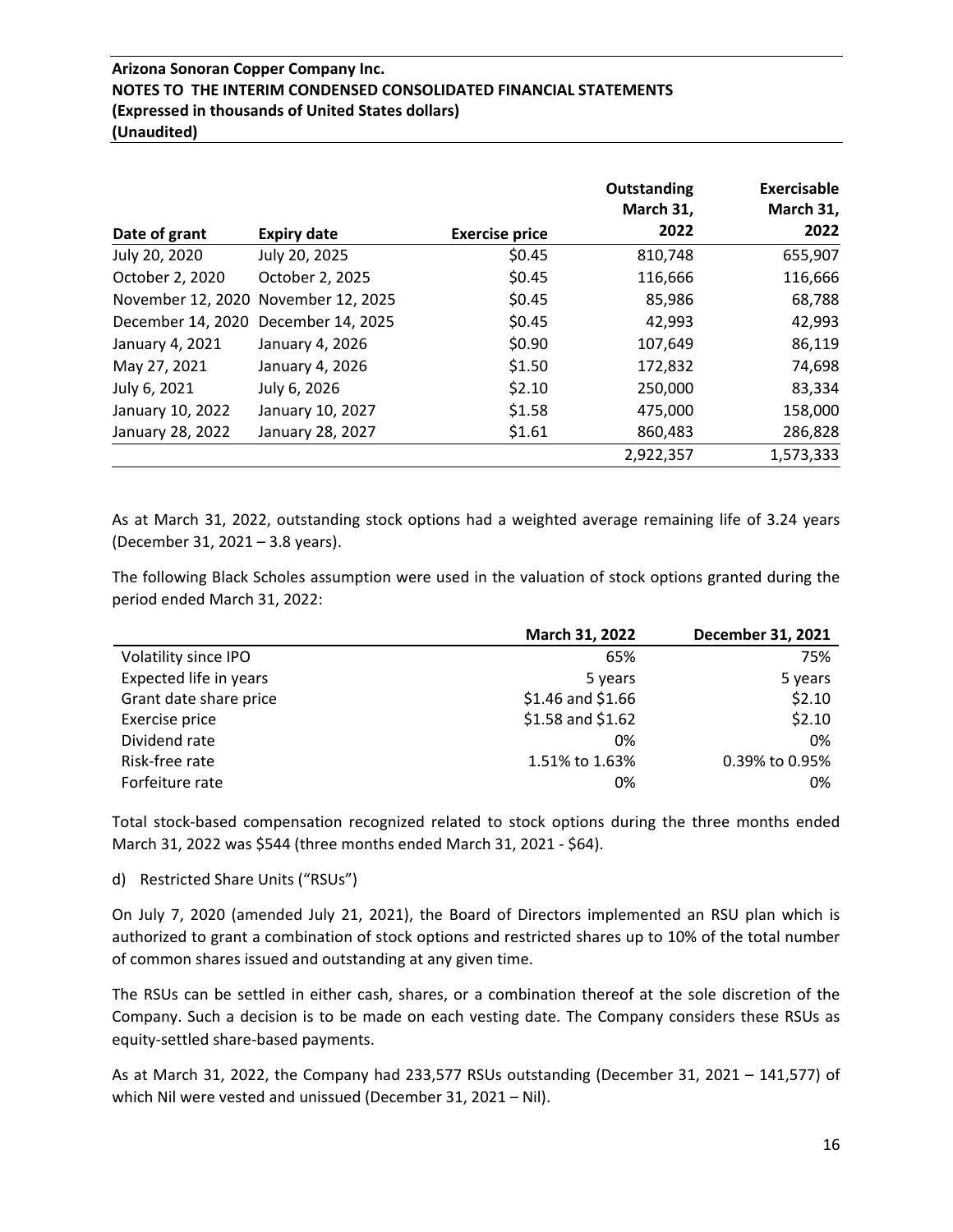Total stock-based compensation recognized related to RSUs during the three months ended March 31, 2022 was \$72 (three months ended March 31, 2021 - \$141).

#### e) Warrants

During the three months ended March 31, 2022, warrant holders exercised 208,299 warrants with a fair value of \$57 for proceeds of \$94 (March 31, 2021-Nil).

As at March 31, 2022, the Company has the following warrants outstanding:

|                            | Number of<br>warrants<br>outstanding | <b>Weighted average</b><br>exercise price |
|----------------------------|--------------------------------------|-------------------------------------------|
| Balance, December 31, 2020 | 12,663,648                           | 0.56                                      |
| <b>Issued</b>              | 2,498,421                            | 1.88                                      |
| Exercised                  | (8,444,443)                          | 0.60                                      |
| Balance, December 31, 2021 | 6,717,626                            | 1.00                                      |
| Exercised                  | (208, 299)                           | 0.45                                      |
| Balance, March 31, 2022    | 6,509,327                            | 1.02                                      |

As at March 31, 2022 the Company had warrants outstanding to acquire common shares of the Company as follows:

|                    |                       | <b>Number of warrants</b> | <b>Number of warrants</b> |
|--------------------|-----------------------|---------------------------|---------------------------|
| <b>Expiry Date</b> | <b>Exercise Price</b> | March 31, 2022            | December 31, 2021         |
| May 8, 2023        | \$0.45                | 1,097,019                 | 1,305,318                 |
| June 15, 2023      | \$0.30                | 916,664                   | 916,664                   |
| June 26, 2023      | \$0.30                | 125,000                   | 125,000                   |
| July 8, 2023       | \$0.30                | 50,000                    | 50,000                    |
| July 10, 2023      | \$0.60                | 1,822,223                 | 1,822,223                 |
| June 8, 2024       | \$0.30                | 114,583                   | 114,583                   |
| July 6, 2024       | \$1.95                | 2,222,222                 | 2,222,222                 |
| September 8, 2024  | \$2.10                | 161,616                   | 161,616                   |
|                    |                       | 6,509,327                 | 6,717,626                 |

As of March 31, 2022, outstanding warrants had a weighted average remaining life of 0.83 years (December 31, 2021 – 2.0 years).

f) Deferred Share Units ("DSUs")

During the three months ended March 31, 2022, the Company granted 281,305 DSUs to the directors of the Company as part of their compensation for the year. The DSUs granted to the holders are to be held in a deferred share unit account until they become payable to the DSU holder on their termination date as a director. The fair value of each DSU was estimated using \$1.61 which was based on the value of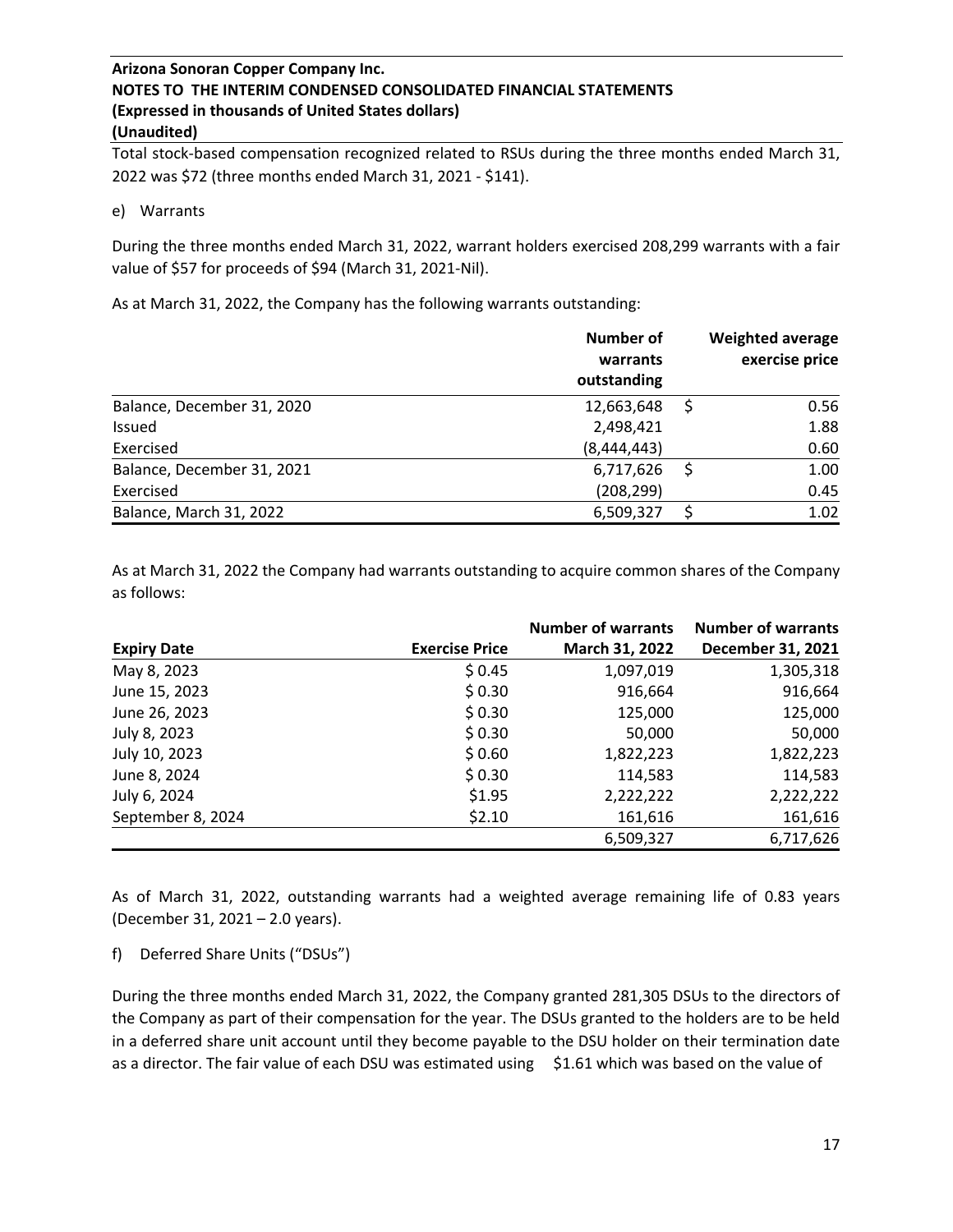the director's compensation on the date of the grant. The Company recognized a total of \$88 as sharebased payments expense for the award of the DSUs during the three-month period ended March 31, 2022 (2021-\$Nil).

As at March 31, 2022, the Company had 355,055 DSUs outstanding (December 31, 2021 – 73,750) of which Nil were vested and unissued (December 31, 2021 – Nil).

## **Note 10 - Related Party Transactions**

The remuneration of the key executive management and directors was as follows:

|                                               |                | Three months ended Three months ended |
|-----------------------------------------------|----------------|---------------------------------------|
|                                               | March 31, 2022 | March 31, 2021,                       |
|                                               | (\$)           | (\$)                                  |
| Salaries and wages                            | 899            | 471                                   |
| Severance pay                                 | 495            |                                       |
| Salaries and wages capitalized as exploration | 247            |                                       |
| Share-based compensation*                     | 707            | 87                                    |
| Directors' fees                               | 48             |                                       |
|                                               | 2,396          | 558                                   |

\*Share-based compensation includes shares issued for services, stock options, RSUs and DSUs.

## **Note 11 – Commitments and Contingencies**

If the Company achieves certain development milestones, the Company is obligated to make future payments to TAGC of up to \$1,050 as discussed in Note 4.

The Company has future exploration and evaluation expenditure obligations with respect to its Bronco Creek agreement, described in Note 5.

### **Note 12 – Operating Segments**

 As of March 31, 2022, and December 31, 2021, the Company is operating its business in one reportable segment: mineral exploration and development in the United States of America. All of the Company's noncurrent assets are situated in North America.

### **Note 13 – Supplemental Cash Flow Information**

|                                                    | Three months | Three months |
|----------------------------------------------------|--------------|--------------|
|                                                    | ended        | ended        |
|                                                    | March 31,    | March 31,    |
|                                                    | 2022         | 2021         |
| <b>Non-Cash Investing and Financing Activities</b> | (\$)         | (\$)         |
| Sale of NSRs                                       | 6,900        |              |
| Common shares issued for interest                  |              | 537          |
| Common shares issued for services                  |              | 112          |